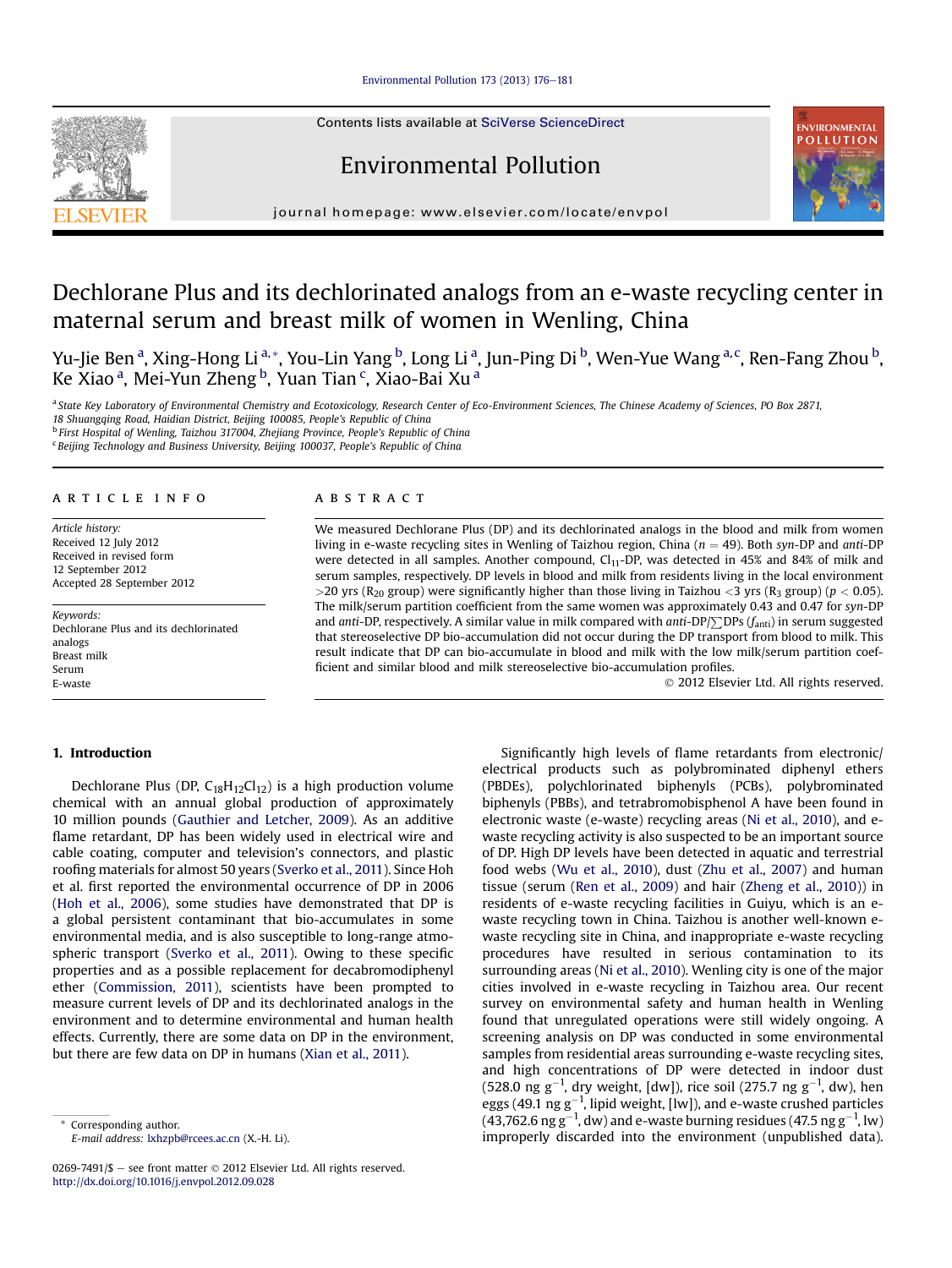This suggests heavy DP environmental contamination in Wenling city and the possibility of high body burden in humans.

Levels of persistent organic pollutants (POPs) measured in blood and breast milk are generally used to assess human exposure to contaminants. The partitioning relationship between maternal blood and breast milk can provide important information for understanding pollutant toxicokinetics, and improve estimates from breast milk to maternal blood levels or from maternal blood to breast milk levels ([Aylward et al., 2003;](#page-5-0) [Schecter et al., 2010\)](#page-5-0). Concentrations and milk/serum partitioning of some POPs, such as organochlorine pesticides (OCPs), polychlorinated dibenzo-pdioxins and furans (PCDD/Fs), PCBs, and PBDEs have been reported in a few studies [\(Aylward et al., 2003](#page-5-0); [Jaraczewska et al.,](#page-5-0) [2006;](#page-5-0) [Wittsiepe et al., 2007;](#page-5-0) [LaKind et al., 2009;](#page-5-0) [Schecter et al.,](#page-5-0) [2010\)](#page-5-0). DP is a relatively new emerging pollutant, and only two published reports on human blood and milk have individually investigated human DP exposure [\(Ren et al., 2009](#page-5-0); [Siddique et al.,](#page-5-0) [2012\)](#page-5-0). There are few reports on the dechlorinated analogs of DP in human tissues [\(Ren et al., 2009;](#page-5-0) [Zheng et al., 2010\)](#page-5-0) and no information concerning DP partitioning between serum and breast milk.

Primitive e-waste recycling operation could impose serious threats to the health of workers and local residents. A study has been conducted on DP in serum from electronics dismantling workers and high levels have been found [\(Ren et al., 2009\)](#page-5-0). However, information concerning the DP body burdens of local residents at e-waste recycling sites is limited. Thus, this study aimed to characterize exposure levels of DP and its dechlorinated analogs in local residents living in the e-waste recycling site, and assess the partitioning relationship between serum and breast milk from the same woman, and determine the stereoselective DP bioaccumulation profile in blood and milk.

#### 2. Materials and methods

#### 2.1. Sample area

Taizhou region is located in the center of the coastal area of Zhejiang Province, China (28°N latitude and 122°E longitude) with a total area of 9411  $km^2$  and a population of 5.9 million. E-waste recycling operations have been ongoing for approximately 30 years in this area. According to the Economic and Trade Commission of Taizhou in 2005, more than 2 million metric tons of e-waste were processed in Taizhou annually, and 40,000 people were employed in the e-waste recycling industry [\(Chan et al., 2007](#page-5-0)). Wenling city is one of the major cities involved in e-waste recycling close to the city centre in Taizhou area with a total area of 836 km<sup>2</sup> and a population of 1.4 million. A large number of e-waste recycling household workshops have emerged in some villages of Wenling city, partly because of the relatively weak environmental policies. The e-waste recycling operation in the household workshop of Wenling is conducted using crude simple methods, wherein workers burn piles of wires in the open air to remove the cover of metals, melt circuit boards over coal grills to extract valuable chips, and then carelessly stack the useless plastics left after fragmentation around the villages. These primitive operations and weak control on waste products allowed heavy metals and organic contaminants to be easily transferred to the surrounding environment. Therefore, there are serious environmental problems and health risk of workers and local residents arising from e-waste recycling in this area.

### 2.2. Sample collection

Samples were collected from July 2010 to March 2011. Forty-four breast milk samples and 45 serum samples, including 40 breast milk and serum samples from the same women, were collected from mothers in Wenling city of Taizhou area, China. The selected donors were grouped as  $R_{20}$  and  $R_3$  groups in terms of the residential history. For the R<sub>20</sub> group, the donors, who did not directly participate in e-waste recycling operations, had a >20 yrs residential time in some Wenling villages heavily involved in e-waste recycling with a >10 yrs history generally. For the  $R_3$  group, the donors had resided in Taizhou region for less than three years, who did not live around the e-waste recycling villages and did not also participate in any e-waste recycling activities. Consent forms were signed by the study participants and questionnaire surveys were conducted to acquire personal information, including maternal age at delivery, duration of residency in the local area, height, pre-pregnancy body weight, menarche age, gravida and parity, number of children, education level and occupation. The demographic characteristics of 49 subjects are shown in Table 1. The  $R_{20}$  group (33 subjects) had a longer resident time than the  $R_3$ group (16 subjects), with a median of 25 years (range: 20-40 years) for the former and one year (range:  $1-3$  years) for the latter.

Blood sample (approximately 30 mL) was collected at delivery using a vacuum system tube, and subsequently centrifuged to obtain maternal serum sample. Serum was then transferred into the hexane-rinsed glass vial. Breast milk sample (approximately 30-50 mL) was collected  $2-7$  days after delivery using a breast pump with a glass container and transferred to hexane-rinsed glass vial. The samples were kept at  $-20$  °C prior to chemical analyses. Simultaneously, five field blanks were prepared with the empty hexane-rinsed glass vials, and five field operational blanks were prepared with hexane-rinsed glass vials filled with 30 mL distilled water at the sampling sites. Glass vials with Teflon-line screw caps were from Agilent Technologies (Santa Clara, CA, USA) and no targets (Cl10-DP, Cl11-DP, anti-DP and syn-DP) were found in the contaminant prescreening process.

#### 2.3. Chemicals and standards

Individual solutions of syn-DP (100  $\mu$ g mL<sup>-1</sup>), anti-DP (100  $\mu$ g mL<sup>-1</sup>), <sup>13</sup>C<sub>10</sub> syn-DP (100  $\mu$ g mL<sup>-1</sup>), <sup>13</sup>C<sub>10</sub> anti-DP (100  $\mu$ g mL<sup>-1</sup>) and <sup>13</sup>C<sub>12</sub>-PCB-208 (40  $\mu$ g mL<sup>-1</sup>) were obtained from Cambridge Isotope Laboratories, Inc. (Andover, MA, USA). Cl<sub>11</sub>-DP and  $Cl_{10}$ -DP solutions (50 mg mL<sup>-1</sup>) were supplied by Wellington Laboratories Inc. (Guelph, ON, Canada). A commercial DP product was supplied by Jiangsu Anpon Electrochemical Co., Ltd. (Huaian city, Jiangsu Province, China). Dichloromethane (J.T. Baker, Deventer, The Netherlands) and n-hexane (Thermo Fisher Scientific, Pittsburgh, PA, USA) were pesticide grade, and other solvents, including methanol and ethanol (Thermo Fisher Scientific), methyl tertiary butyl ether (MtBE) (Tedia Company Inc., Fairfield, OH, USA) and isopropanol (J.T. Baker) were High Performance Liquid Chromatography grade. Silica gel (60-100 mesh) was purchased from Merck KGaA (Darmstadt, Germany) and activated at 550  $\degree$ C for 6 h in a muffle furnace before use.

#### 2.4 Extraction and cleanup

The samples were prepared according to a previously described method ([Verreault et al., 2005\)](#page-5-0). Breast milk (3.0 g) or serum (5.0 mL) was poured into a 50 mL screw-top centrifuge tube, and spiked with  $^{13}C_{10}$  syn-DP and  $^{13}C_{10}$  anti-DP as the internal standard. First, samples were denatured with 2 mL of 6 M HCl and 5 mL isopropanol, ultrasonically extracted with 20 mL of 1:1 MtBE:hexane (v:v) for 7 min, and then separated by centrifugation. The extraction process was repeated three times. The combined extracts were washed with 20 mL of 1% KCl  $(w/v)$ solution, and the organic phase was separated and concentrated. A total of 12 mL  $\times$  3 of 1.0 M KOH solution was added to the concentrated organic phase (neutral fraction), and then KOH phase was pooled together and back-washed with 10 mL hexane

|--|--|--|--|--|

General characteristics of the study participants ( $n = 49$ ).

|                                                               | $R_{20}$ (n = 33) | $R_3(n = 16)$   | p-value            |
|---------------------------------------------------------------|-------------------|-----------------|--------------------|
| Maternal age at delivery <sup>a</sup> (year, %)               |                   |                 | 0.148 <sup>b</sup> |
| $<$ 30 years old                                              | 21(64)            | 6(40)           |                    |
| $\geq$ 30 years old                                           | 12(36)            | 9(60)           |                    |
| Pre-pregnancy BMI <sup>c, d</sup> (kg/m <sup>2</sup> ) (n, %) |                   |                 | 0.608 <sup>b</sup> |
| $21$                                                          | 15(47)            | 7(54)           |                    |
| >21                                                           | 18(53)            | 6(46)           |                    |
| Parity $(n, %)$                                               |                   |                 | 0.500 <sup>b</sup> |
| Primipara                                                     | 20(60)            | 11(69)          |                    |
| Multipara                                                     | 14(40)            | 5(31)           |                    |
| Education level $(n, %)$                                      |                   |                 | 0.598 <sup>b</sup> |
| $\leq$ 9 years                                                | 18(55)            | 10(63)          |                    |
| $>9$ years                                                    | 15(45)            | 6(37)           |                    |
| Occupation $(n, %)$                                           |                   |                 | 0.700 <sup>b</sup> |
| Housewife                                                     | 23(70)            | 12(75)          |                    |
| Employee                                                      | 10(30)            | 4(25)           |                    |
| Menarche age, year $(n, \mathcal{X})$                         |                   |                 | 0.619 <sup>b</sup> |
| $\leq$ 14 years old                                           | 21(64)            | 9(56)           |                    |
| $>14$ years old                                               | 12(36)            | 7(44)           |                    |
| Menarche cycle, day $(n, %)$                                  |                   |                 | 0.235 <sup>b</sup> |
| $\leq$ 32 days                                                | 19(58)            | 12(75)          |                    |
| $>32$ days                                                    | 14(42)            | 4(25)           |                    |
| Maternal serum lipid (mg/dl)                                  | $0.64\pm0.15$     | $0.63 \pm 0.14$ | $0.917^e$          |
| Breast milk lipid (%)                                         | $1.74 \pm 0.81$   | $1.52 \pm 0.75$ | $0.322^e$          |

<sup>a</sup> Maternal age from 15 participants was recorded in R<sub>3</sub> group.<br><sup>b</sup> Pearson  $\chi^2$  test for comparisons between the R<sub>20</sub> group and R<sub>3</sub> group.<br><sup>c</sup> Body mass index.<br><sup>d</sup> Height from 13 participants was recorded in R<sub>3</sub> g

 $e$  Mann-Whitney Test for comparisons between the R<sub>20</sub> group and R<sub>3</sub> group.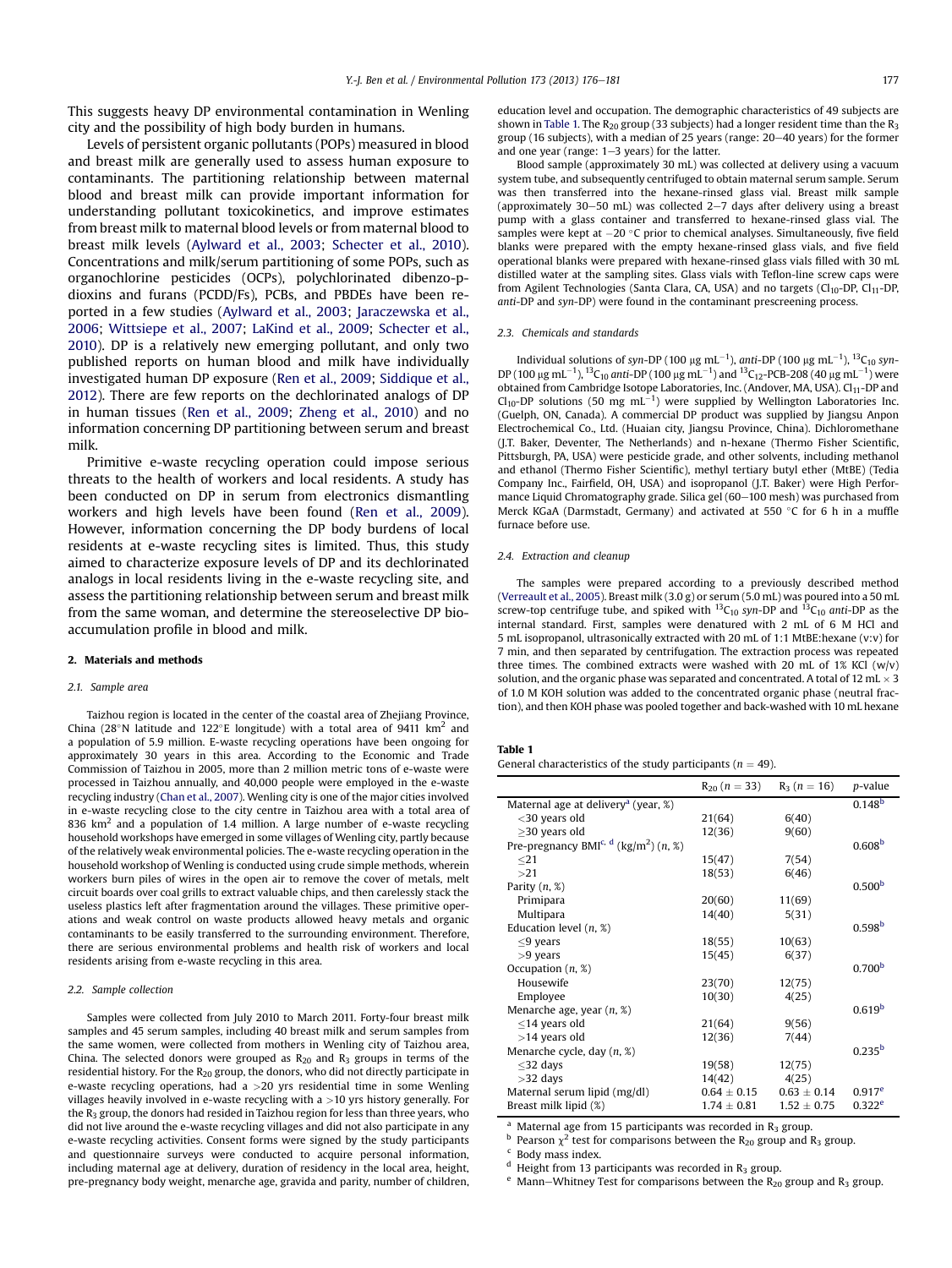<span id="page-2-0"></span>three times. Hexane phase was combined with the neutral organic fraction. The combined neutral extract was dried with anhydrous Na<sub>2</sub>SO<sub>4</sub> and then concentrated to approximately 1.0 mL. The concentrated neutral extract was transferred to a chromatography column (30 cm  $\times$  10 mm ID) containing 8 g silica sulfuric acid (30% acid by weight) and 2.5 g of anhydrous sodium sulfate was placed on top of the column. The mixture was then eluted with 50 mL of dichloromethane: hexane (1:1, v:v). The eluent was concentrated and adjusted to 20  $\mu$ L for gas chromatographymass spectrometry (GC-MS) analysis. The injection internal standard  $(^{13}C_{12}$ -PCB-208) was added prior to gas chromatography-negative chemical ionization-mass spectrometry  $(GC-NCI-MS)$  analysis.

#### 2.5. Instrument analysis

DP quantification was performed using an Agilent 6890/5973 GC/Mass Selective Detector (MSD) System (Agilent Technologies). The MS analyses were performed in a negative chemical ionization (NCI) mode. The separation was performed using a fused silica capillary column (RTX-1614, 30 m  $\times$  0.25 mm ID and 0.1 µm film thickness; Restek Inc. USA). The carrier gas used was helium, with a flow rate of 1.0 mL min $^{-1}$ , and methane was used as the reaction gas. The GC oven temperature was programmed as follows: the initial temperature was 100  $^{\circ}$ C maintained for 2 min, which was then increased to 250 °C at a rate of 25 °C min<sup>-1</sup>, followed by a 1.5 °C min $^{-1}$  ascent to 260 °C, and finally, the temperature was increased at a rate of 25 °C min $^{-1}$  to achieve the final temperature of 315 °C, which was maintained for 7 min. The injector, transfer line, and ion source temperatures were 250, 280, and 150 $\degree$ C, respectively.

Injection of the  $1 \mu$ L of extract was conducted in a pressure-pulsed splitless mode. The ion fragments were monitored as follows:  $m/z$  475.7 and 477.7 were monitored for  ${}^{13}C_{12}$ -labeled PCB-208; m/z 583.7 and 585.7 for Cl<sub>10</sub>-DP; m/z 617.7 and 619.7 for Cl<sub>11</sub>-DP;  $m/z$  651.7 and 653.7 for syn-DP and anti-DP; and  $m/z$  661.7 and 663.7 for  ${}^{13}C_{10}$ -labeled syn-DP and  ${}^{13}C_{10}$ -labeled anti-DP.

The gravimetric method was used for lipid determination in milk, and the colorimetric method based on the sulfo-phospho-vanillin reaction was used for serum lipid determination [\(Aylward et al., 2003;](#page-5-0) [Xian et al., 2011](#page-5-0)).

#### 2.6. Quality control

The identification of DP congeners was based on their retention time and the isotopic ratios of the monitored ions relative to the congener standards. This quantitative determination incorporated an internal standard method using a calibration curve with six concentration levels. In addition,  ${}^{13}C_{10}$  anti-DP was used as the internal standard for Cl<sub>10</sub>-DP, Cl<sub>11</sub>-DP and anti-DP, and  $^{13}C_{10}$  syn-DP was used as the internal standard for syn-DP. Determination of recovery was made by quantification of target compounds (Cl<sub>10</sub>-DP, Cl<sub>11</sub>-DP, anti-DP, and syn-DP) added to bovine serum and milk formula solution with a low (0.05 ng) and high (0.5 ng) amount of compounds. The average recovery of  $Cl_{10}$ -DP,  $Cl_{11}$ -DP, syn-DP and anti-DP ranged from 88.4% to 104.6% in serum and from 86.7% to 104.9% in milk formulas for the low  $(n = 3)$  and high spike trials  $(n = 3)$ . The repeatability was assessed by analyzing three matrices replicates, and the relative standard deviation was <10% for all compounds in milk or serum. The method detection limits (MDLs) were defined as the sample concentration of target compounds producing a chromatogram peak with a signal-to-noise ratio of 5. Based on the volume/weight of samples (maternal serum: 5.0 mL; breast milk: 3.0 g), average lipid percentage and injection volume (20  $\mu$ L), MDLs in serum for Cl<sub>10</sub>-DP, Cl<sub>11</sub>-DP, syn-DP and anti-DP were 31.3, 46.9, 93.8 and 78.1 pg/g lw, respectively, and 17.2, 22.9, 46.0 and 34.5 pg/g lw, respectively, in milk samples. In real sample analysis, the recoveries of the internal standards added

to serum and breast milk before extraction were 60.1–97.2% for  $^{13}C_{10}$  syn-DP and 57.9%-89.9% for  ${}^{13}C_{10}$  anti-DP.

To ensure accuracy, method blanks (using solvents identical to those used for the actual samples) were included within each sample batch and run through complete extraction, cleanup and analysis procedures. Field blanks and field operation blanks were also subjected to the entire procedure. There were no detectable concentrations of DP and its dechlorinated analogs in these blank samples. Therefore, the results were not corrected by background levels.

#### 2.7. Data analysis

All statistical analyses were performed using SPSS 13.0 statistical software (SPSS, Inc., Chicago, IL, USA) and least-square linear regression was fitted in OriginPro8 SR0 software ([www.OriginLab.com\)](http://www.OriginLab.com). The Kolmogorov-Smirnov test was used for normal testing of all continuous variables. The Differences in demographic factors were compared using the Pearson  $\chi^2$  test. The Mann-Whitney U-test was used to compare differences in lipid weights and pollutant levels between the  $R_{20}$  and  $R_3$ groups. A  $p$ -value <0.05 was considered statistically significant. For chemicals with  $<$  60% detection rate, statistical description was not calculated and reported because of the large uncertainty in the measurements. For chemicals with >60% detection rate, when the peak of a chemical was not detected, the value obtained by dividing the MDL by 2 was used for statistical analysis.

#### 3. Results and discussion

### 3.1. Level of Dechlorane Plus and its dechlorinated analog

Two stereoisomers of DP (syn-DP and anti-DP) and two dechlorinated analogs ( $Cl<sub>11</sub>$ -DP and  $Cl<sub>10</sub>$ -DP) in breast milk and maternal serum samples were detected in the current study. Syn-DP and anti-DP were detected in all milk ( $n = 44$ ) and serum samples  $(n = 45)$ . The Cl<sub>11</sub>-DP detection frequency in breast milk and serum was 45% and 84%, respectively. Among the dechlorinated analogs,  $Cl_{10}$ -DP was not detected in all samples. These observations indicated that DP and its monodechlorinated analog could bioaccumulate in human serum and breast milk, and had become a widespread pollutant in the e-waste recycling site in Wenling of Taizhou region, China. The  $\Sigma$ DPs refers to the sum of syn-DP and anti-DP. Comparison of the amount of syn-DP,  $Cl_{11}$ -DP, anti-DP and  $\Sigma$ DPs in breast milk and serum samples is shown in Table 2. We found that the arithmetic mean levels of syn-DP, anti-DP and  $\Sigma$ DPs in the  $R_{20}$  group were much higher than the median levels, demonstrating a skewed distribution of DP concentrations. For  $Cl_{11}$ -DP, arithmetic mean serum levels in the  $R_{20}$  group were also significantly higher than the median levels. High levels of  $Cl_{11}$ -DP were also found in some samples of breast milk, but because of the low detection rate (45%), statistics were not performed and reported in Table 2. Significant differences in levels of DP and its monodechlorinated analog in serum were found between the  $R_{20}$ 

|--|--|

Concentration of DP and its monodechlorinated analog in breast milk and maternal serum (ng/g, lipid).

|                    | $R_{20}$ group |       |                          |                          |         | $R_3$ group |                 |       |       |                          | p-value |           |              |
|--------------------|----------------|-------|--------------------------|--------------------------|---------|-------------|-----------------|-------|-------|--------------------------|---------|-----------|--------------|
|                    | Min.           | Max.  | Mean                     | Median                   | Geomean | <b>SD</b>   | Min.            | Max.  | Mean  | Median                   | Geomean | <b>SD</b> |              |
| <b>Breast milk</b> |                |       |                          |                          |         |             |                 |       |       |                          |         |           |              |
| syn-DP             | 0.290          | 139.2 | 10.4                     | 1.33                     | 2.23    | 29.1        | 0.150           | 1.68  | 0.620 | 0.500                    | 0.480   | 0.450     | $0.002***$   |
| $Cl11-DP$          | $ND^b$         | 7.19  | $\overline{\phantom{0}}$ | $\overline{\phantom{0}}$ | -       | 2.02        | ND <sup>b</sup> | 0.280 | $-$   | $\overline{\phantom{0}}$ | -       | -         | $\mathbf{C}$ |
| anti-DP            | 0.710          | 451   | 27.4                     | 3.32                     | 5.56    | 88.1        | 0.640           | 6.81  | 2.06  | 1.58                     | 1.60    | 1.68      | $0.034^{*a}$ |
| $\Sigma$ DPs       | 1.01           | 590   | 37.7                     | 4.46                     | 7.88    | 117         | 0.830           | 8.05  | 2.67  | 2.19                     | 2.12    | 2.06      | $0.004***$   |
| Serum              |                |       |                          |                          |         |             |                 |       |       |                          |         |           |              |
| syn-DP             | 0.560          | 278   | 25.4                     | 2.79                     | 4.88    | 66.9        | 0.370           | 3.18  | 1.29  | 0.960                    | 1.04    | 0.900     | $0.000***$   |
| $Cl11-DP$          | $ND^b$         | 14.9  | 1.18                     | 0.25                     | 0.34    | 2.81        | ND <sup>b</sup> | 0.450 | 0.15  | 0.110                    | 0.110   | 0.120     | $0.025**$    |
| anti-DP            | 1.24           | 656   | 46.1                     | 5.95                     | 11.3    | 127         | 1.44            | 8.54  | 3.55  | 2.71                     | 3.03    | 2.29      | $0.001***$   |
| $\Sigma$ DPs       | 1.80           | 900   | 71.5                     | 8.64                     | 16.4    | 186         | 1.84            | 11.6  | 4.84  | 4.02                     | 4.13    | 3.11      | $0.001***$   |

\* Significant at the 0.05 level (2-tailed).

\*\* Significant at the 0.01 level (2-tailed).

<sup>a</sup> Mann-Whitney Test.

 $^{\rm b}$  ND  $<$  MDL.

 $\rm ^c$  No data due to low detection frequency in milk.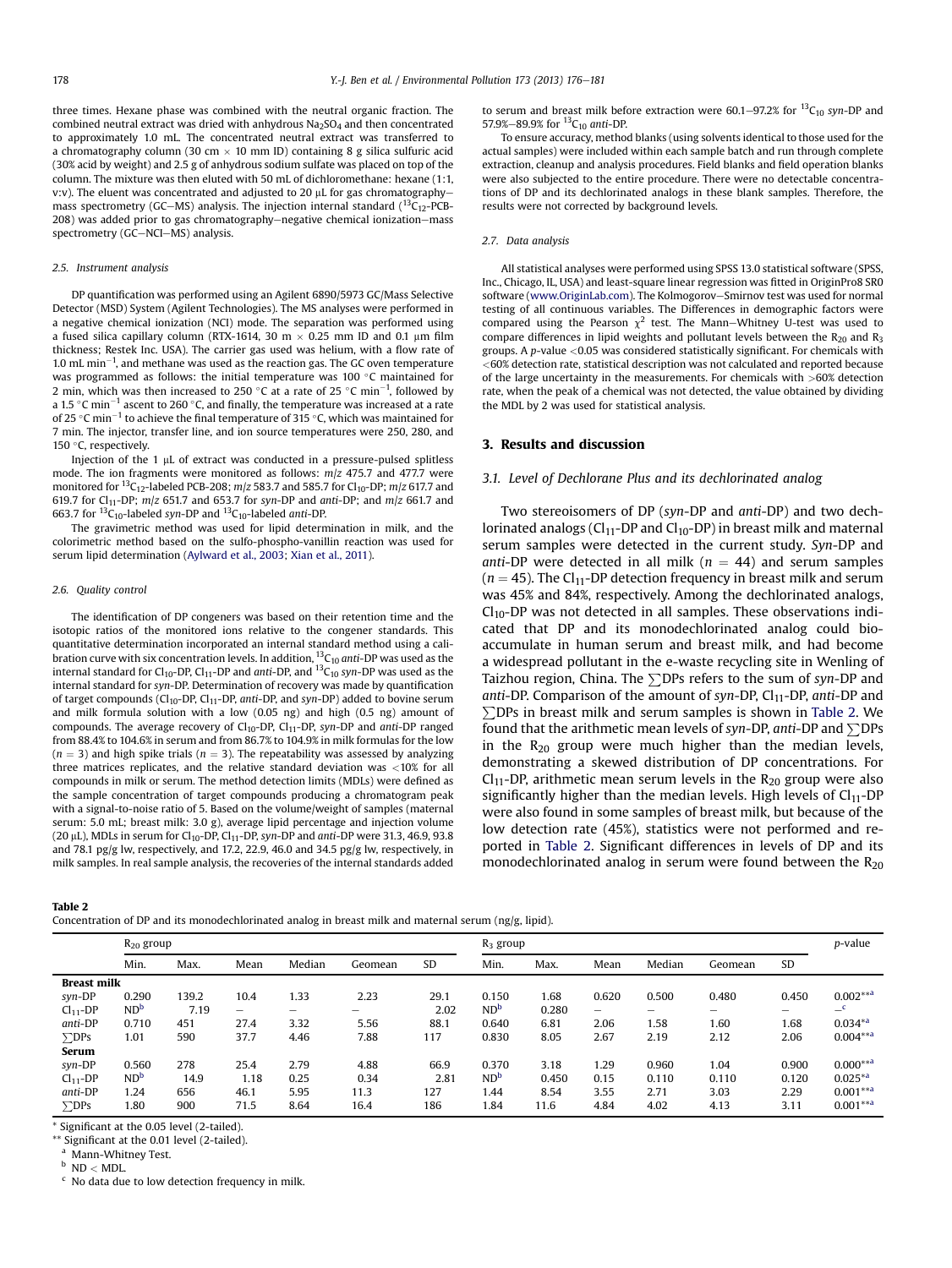and  $R_3$  group ( $p < 0.05$ , [Table 2](#page-2-0)). In some cases, elevated DP levels in serums from the donors in the  $R_{20}$  group, such as the donors defined as p-004 (476 ng g $^{-1}$  lw), p-010 (900 ng g $^{-1}$  lw), p-018 (68.3 ng g $^{-1}$  lw) and p-031 (415 ng g $^{-1}$  lw), were observed for a group of women living on the second floor of a building that was used for e-waste recycling activity on the first floor. This finding indicated that environmental contamination from e-waste activity strongly contributed to elevated DP and  $Cl<sub>11</sub>$ -DP levels in long-term Wenling residents.

There are limited reports on DP in human samples. There is only one published report on breast milk ([Siddique et al., 2012](#page-5-0)) and one on human serum [\(Ren et al., 2009\)](#page-5-0). The median  $\Sigma$ DPs concentration in breast milk in this study was  $2-4$ -fold higher than that from the general population from two Canadian cities (0.98 ng g $^{\rm -1}$  lipid), which indicated an elevated DP exposure to residents living in the e-waste recycling area. However, Ren et al. reported that the median level of  $\sum$ DPs in human serum was 42.6 ng g $^{-1}$  lipid for workers from an e-waste recycling region and 13.7 ng g $^{\rm -1}$  lipid for residents from a control group in Guiyu, China ([Ren et al., 2009](#page-5-0)). In our study, the median serum level of  $\Sigma$ DPs from the R<sub>20</sub> group (8.64 ng g $^{-1}$  lipid) was approximately the 5-fold lower than that in the exposure group, and was similar to the value of the control group in the study by Ren et al. This difference was possibly related to the selection of donors, who came from a population living in ewaste recycling sites in our study, but they were not directly participating in e-waste recycling operations. However,  $\Sigma$ DPs levels found in the serums of two donors in this study, defined as p-010 (900 ng g<sup>-1</sup> lw) and p-004 (476 ng g<sup>-1</sup> lw), were above the maximum value of  $\sum$ DPs (465 ng g $^{-1}$  lipid) in serum reported by Ren et al.  $Cl<sub>11</sub>$ -DP levels found in the serum from p-010 and p-004 was 14.9 ng  $\rm g^{-1}$  lw and 6.07 ng  $\rm g^{-1}$  lw, respectively. The monodechlorinated compound was also found in [Ren et al. \(2009\)](#page-5-0), but it was unquantified.

Generally, PCBs and PBDE concentrations in human tissues from the contamination area in Taizhou range from dozens to hundreds ng g $^{-1}$  lw [\(Zhao et al., 2007, 2010](#page-5-0); [Leung et al., 2010](#page-5-0)). In a study in 2006 on  $\Sigma$ <sub>5</sub>PCBs (CB-105, 118, 153, 183, and 180) in blood from two typical e-waste recycling sites in Taizhou (Luqiao and Wenling), the arithmetic mean level was 204.2 ng  $g^{-1}$  lw for Luqiao and 83.8 ng g $^{-1}$  lw for Wenling, and  $\sum_{8}$ PBDEs (BDE-28, 47, 99, 100, 153, 154, 180, and 209) were 117.58 ng  $g^{-1}$  lw for Luqiao and 357.44 ng  $g^{-1}$  lw for Wenling [\(Zhao et al., 2010\)](#page-5-0). For breast milk,  $\sum_{23}$ PCBs (CB-28, 52, 99, 101, 128, 138, 153, 170, 180, 183, 187, 77, 81,  $105$ , 114, 118, 123, 126, 156, 157, 167, 169, 189) were 206.05 ng g<sup>-1</sup> lw for Pingqiao and 359.03 ng g $^{-1}$  lw for Luqiao [\(Zhao et al., 2007\)](#page-5-0). The arithmetic mean level of  $\sum_{36}$ PBDEs (BDE-7, 8, 10, 11, 12, 13, 15, 17, 25, 28, 30, 32, 33, 35, 37, 47, 49, 66, 71, 75, 77, 85, 99, 100, 116, 118, 119, 126, 138, 153, 154, 155, 166, 181, 183, 190) was found to be 117 ng  $g^{-1}$  lw in Taizhou [\(Leung et al., 2010\)](#page-5-0). Dechlorane Plus levels found in the current study were relatively low compared with PCBs/PBDEs data from human exposure in Taizhou region mentioned above.

# 3.2. DP partitioning in blood and milk

The ratio of milk/serum was used to examine the partitioning relationship of DP between breast milk and maternal serum, and it referred to the ratio of the lipid-adjusted levels detected in milk and serum from the same woman. We showed that the partitioning in milk/serum was mainly related to the physicochemical properties of compounds, including differences in lipophilicity, molecular size and weight ([Lakind, 2007;](#page-5-0) [Wittsiepe et al., 2007\)](#page-5-0) and degree of chlorination ([Van Oostdam et al., 2005](#page-5-0)). Additionally, there was no difference in average value of the milk/serum ratios of syn-DP and anti-DP between the  $R_{20}$  and  $R_3$  groups. Therefore, demographic factors were excluded and the milk/serum ratios of DP in all milk and blood samples from the same woman were analyzed. In our study, milk/serum ratio calculations for the DP chemicals only included data from individuals who had both milk and serum sample concentrations above the MDLs.

The milk/serum ratio varied from 0.07 to 2.25 (median: 0.41) for syn-DP and from 0.09 to 2.22 (median: 0.44) for anti-DP, that of  $Cl<sub>11</sub>$ -DP was excluded because of low detection in milk. Spearman rank association analyses revealed a significant association between milk and serum lipid-adjusted DP concentrations ( $n = 40$ ,  $p < 0.001$ ). Therefore, a linear equation was further fitted by least squares for the prediction of DP levels in milk or serum. The equation of each chemical was:

$$
log(milk) = log(serum) + log(b)
$$
 (1)

where estimated *b* was the predicted milk/serum partition coefficient of each chemical [\(Zhu et al., 2007](#page-5-0)). Log transformation of DP levels between serum and milk samples from the same woman is shown in Fig. 1A and Fig. 1B ( $n = 40$ ). In the predicted equation, log (*b*) of syn-DP and anti-DP was estimated to be  $-0.37$  and  $-0.33$ , respectively. Therefore, the predicted milk/serum partition



Fig. 1. Relatioship between lipid-adjusted milk/serum concentration of two DP isomers from the same woman. (A) syn-DP, (B) anti-DP ( $n = 40$ ).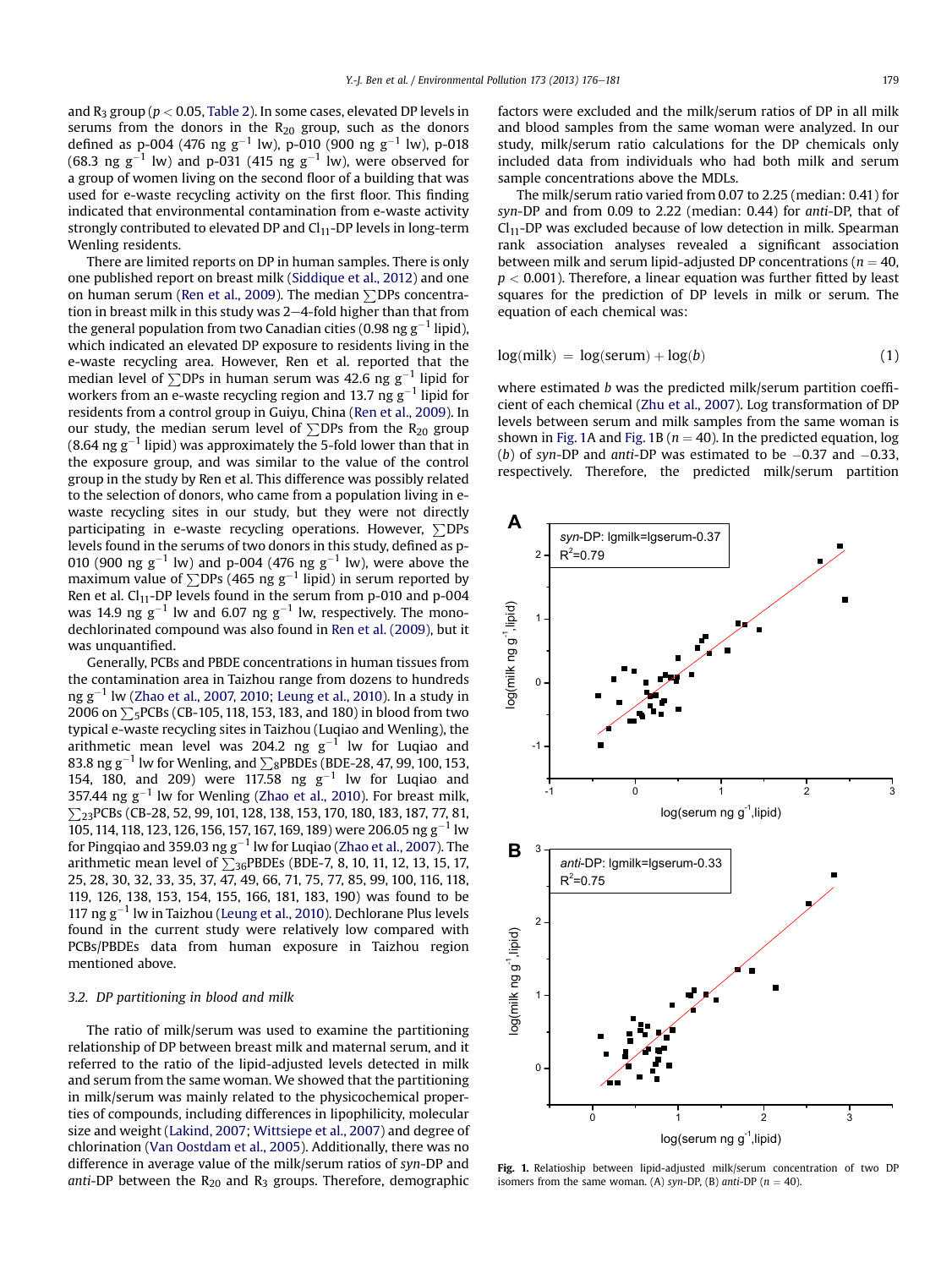coefficient of syn-DP and anti-DP was approximately 0.43  $(10^{-0.37})$ and 0.47 (10 $^{-0.33}$ ), respectively. Although the predicted milk/serum partition coefficient displayed a slightly higher transfer rate of anti-DP from blood to milk, the milk/serum ratios of syn-DP and anti-DP were not significantly different ( $p = 0.567$ ) by Mann-Whitney Utest, suggesting similar stereoselective DP bio-accumulation profile in milk and blood. The milk/serum partition coefficient of syn-DP and anti-DP was  $<$  1.0 ( $p$   $<$  0.001 for breast milk and serum), which indicated preferential partitioning of DP in the blood compared with breast milk.

Breast milk lipid concentrations of persistent lipophilic compounds generally reflect blood lipid levels ([Aylward et al.,](#page-5-0) [2003](#page-5-0)), and the partition coefficient/ratio between breast milk and serum is probably different from one compound to another. For example, on the lipid-adjusted basis, the values of OCPs (including p,p'-DDE and p,p'-DDT), PCBs (including CB-118, 138–158, 146, 153, 170, 180, 187, 74 and 99), and PBDEs (including BDE-28, 47, 99 and 100) are  $>1.0$ , and those of PCB-126 and BDE-153 are approximately equal to 1.0, while those of 1,2,3,6,7,8-HxCDD, 1,2,3,6,7,8- HpCDD, 1,2,3,6,7,8-HpCDF and OCDD are significantly <1.0 ([LaKind et al., 2009\)](#page-5-0). [Wittsiepe et al. \(2007\)](#page-5-0) reported that higher chlorinated PCDD/F- and PCB-congeners were found in  $2-4$ -fold higher lipid-adjusted concentrations in blood than milk, and the lipid-adjusted concentrations of lower chlorinated PCB-congeners were up to 2-fold higher in milk in relation to blood. [Schecter](#page-5-0) [et al. \(2010\)](#page-5-0) have published data suggesting the BDE congenerspecific partitioning occurs in blood and milk of the same women where higher brominated BDEs are higher level in blood lipids than milk lipids. Among these legacy chemicals such as PCBs, PBDEs and PCDDs/Fs, it is considered that there is preferential partitioning into milk for lower molecular weight, smaller molecular diameter, smaller  $K_{ow}$  and lower chlorinated/brominated chemicals ([Wittsiepe et al., 2007](#page-5-0); [LaKind et al., 2009](#page-5-0); [Schecter et al., 2010\)](#page-5-0). The molecular mass of DP is 653.68, while  $K_{ow}$  of the DP technical product is approximately 9.3 with 12 chlorine atoms [\(OxyChem.,](#page-5-0) [2010](#page-5-0)), which probably decreases the membrane permeability and might be responsible for the low DP milk/serum partition coefficient.

Aylward et al. thought that it was critical that paired samples be collected as close in time as possible to determine accurate milk/ serum partition coefficient of an environmental chemical ([Aylward](#page-5-0) [et al., 2003\)](#page-5-0). In our study, the serum was collected at delivery and breast milk was collected  $2-7$  days after delivery. Samples being taken  $2-7$  days apart probably led to a decrease in accuracy in predicting the DP milk/serum partition coefficient.

# 3.3. Anti-DP fractional abundance

The anti-DP fractional abundance  $(f_{\text{anti}})$  is used to represent the profile characteristic of DP and defined as the amount of anti-DP in total DP. Commercial DP products are classified into three industrial forms based on particle size, as they do not differ in composition. However, reported DP  $f_{\text{anti}}$  in commercial products are not always consistent, because of different lots and manufacturers ([Hoh et al.,](#page-5-0) [2006](#page-5-0)). For example, the value reported by Tomy et al. for a DP standard (Oxychem, Occidental Petroleum Corporation, Los Angeles, CA, USA) was 0.65 [\(Tomy et al., 2007\)](#page-5-0), whereas  $f_{\text{anti}}$  of the technical DP standard from Cambridge Isotope Laboratories (USA) was reported by Kang et al. as 0.75 [\(Kang et al., 2010](#page-5-0)). In our laboratory, the ratio of technical product from Jiangsu Anpon Electrochemical Co., Ltd. was detected as  $0.7859 \pm 0.012$  by GC-NCI-MS and as  $0.7720 \pm 0.005$  by high resolution gas chromatography-electron impact-high resolution mass spectrometry (HRGC-EI-HRMS) (arithmetic mean: 0.78), which were

close to the value of the Cambridge standard. Therefore, DP  $f_{\text{anti}}$  in commercial products may range from 0.60 to 0.80.

In this study,  $f_{\text{anti}}$  in 90% breast milk samples and 91% serum samples from the  $R_{20}$  group were in the range of 0.6–0.8, and the arithmetic mean of  $f_{\text{anti}}$  was calculated as 0.71 and 0.70 in breast milk and serum samples, respectively. For the  $R_3$  group,  $f_{\text{anti}}$  in 57% breast milk samples and 83% serum samples varied from 0.6 to 0.8, and the arithmetic mean of  $f_{\text{anti}}$  was calculated as 0.76 and 0.75 in breast milk and serum samples, respectively. It appeared that  $f_{\text{anti}}$  in most breast milk and serum samples from two groups was in the range of  $f_{\text{anti}}$  reported in commercial products (0.6– 0.8). However, compared with the DP products from Cambridge Isotope Laboratories (0.75) and Jiangsu Anpon Electrochemical (0.78),  $f_{\text{anti}}$  from the  $R_{20}$  group was significantly lower in breast milk ( $p = 0.007$  and <0.001, respectively) and serum ( $p = 0.001$ and <0.001 respectively). In the  $R_3$  group, no differences in  $f_{\text{anti}}$ were found compared with the DP products from these two other companies in milk ( $p = 0.643$  and 0.360, respectively) or serum  $(p = 0.902$  and 0.155, respectively). Ren et al. speculated that the burning process during e-waste recycling activity might induce significantly low serum  $f_{\text{anti}}$  in residents of polluted communities ([Ren et al., 2009](#page-5-0)). Although we found significant differences in  $f_{\text{anti}}$ in the  $R_{20}$  group, a definitive conclusion on selective DP bioaccumulation in breast milk or serum could not be drawn because of possible low  $f_{\text{anti}}$  from the environment of the study population.

In both groups, breast milk  $f_{\rm anti}$  was similar to that detected in maternal serum from the same woman. Clear stereoselective bioaccumulation potentials between DP isomers (syn-DP and anti-DP) have been observed in juvenile rainbow trout [\(Tomy et al.,](#page-5-0) [2008](#page-5-0)) and hepatic tissue of domestic chickens [\(Brock et al.,](#page-5-0) [2010](#page-5-0); [Crump et al., 2011](#page-5-0)). Preferential distribution of syn-DP in the liver and a high affinity of anti-DP to brain tissue were also found in fish from a natural pond at an e-waste recycling site in South China [\(Zhang et al., 2011\)](#page-5-0). However, stereoselective DP bioaccumulation in terrestrial biota and humans has not been fully confirmed [\(Ren et al., 2009;](#page-5-0) [Xian et al., 2011](#page-5-0); [Siddique et al., 2012\)](#page-5-0). The similar  $f_{\text{anti}}$  in milk and serum from the same woman was found in this study, appearing to indicate no occurrence of stereoselective DP bio-accumulation during the DP transport from blood to breast milk in human. Further research on DP in human tissues is necessary to determine stereoselective DP bioaccumulation. Notably, serum  $f_{\text{anti}}$  (0.70 for the R<sub>20</sub> group and 0.75 for the  $R_3$  group) in our study, was higher than data (0.53 in Guiyu and 0.64 in Haojiang) reported by [Ren et al. \(2009\)](#page-5-0). Further research is also required to investigate this disparity between studies.

# 4. Conclusions

In conclusion, our study extends the knowledge that DP and its monodechlorinated analog can bio-accumulate in maternal blood and may postnatally expose the breastfed infant via breast milk. We found a relatively consistent and stable partitioning relationship between milk and serum concentrations of syn-DP or anti-DP, on a lipid-adjusted basis. This similar anti-DP fractional abundance in milk and serum appeared to indicate no occurrence of stereoselective DP bio-accumulation during the DP transport from blood to breast milk in human. Exposure from e-waste recycling activity was a dominant factor affecting DP levels in the study population. Further research is required on tissue distribution, stereoselective bio-accumulation, and health risk assessment of DP in humans, especially for infants living in e-waste recycling sites.